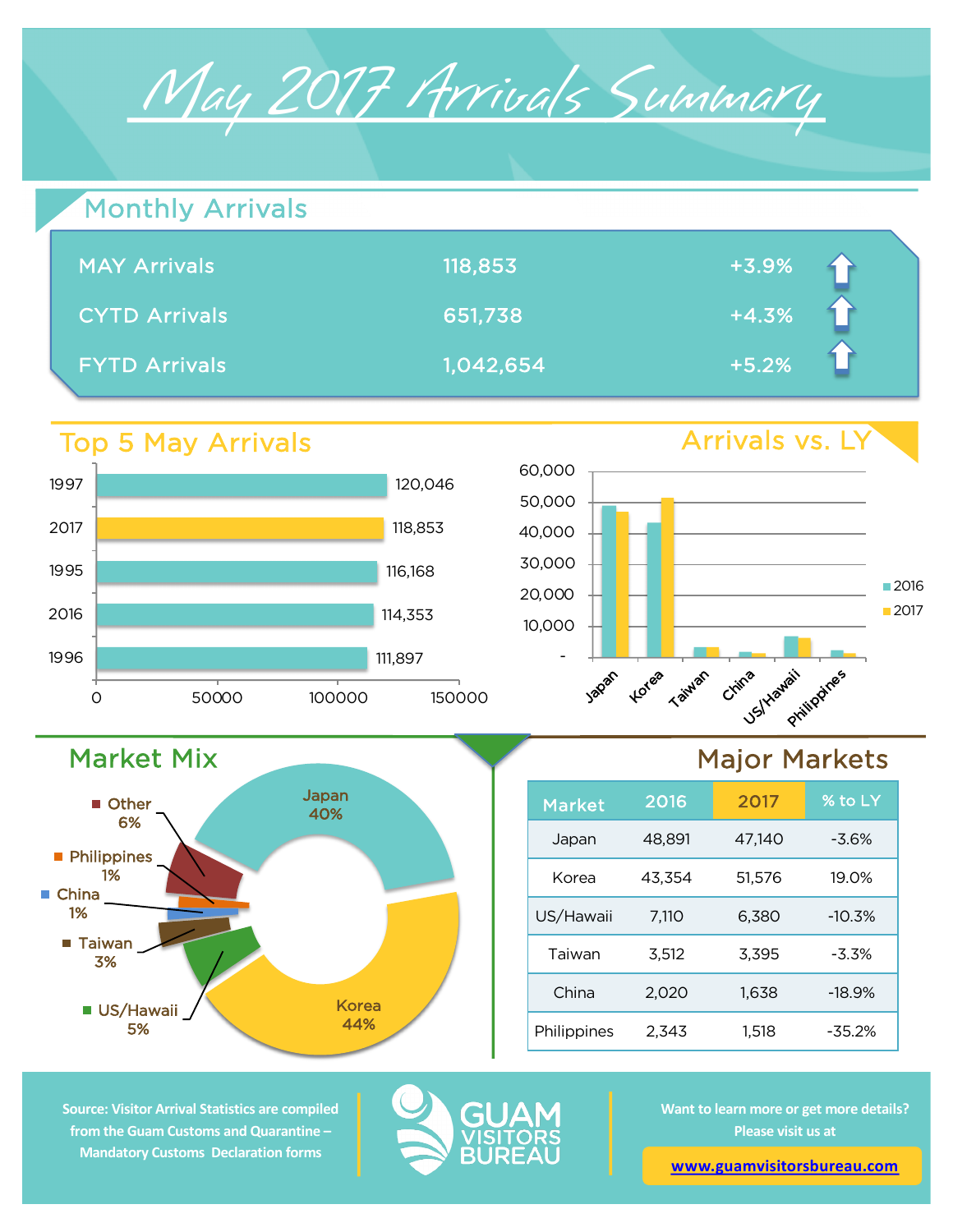|                 |  | <b>Visitor Arrival Summary</b> |  |
|-----------------|--|--------------------------------|--|
| <b>May 2017</b> |  |                                |  |



|                                        | <b>May-16</b> | <b>May-17</b> | % from LY |  |  |  |  |  |  |
|----------------------------------------|---------------|---------------|-----------|--|--|--|--|--|--|
| Civilian Air Arrivals <sup>a</sup>     | 112.731       | 116,478       | 3.3%      |  |  |  |  |  |  |
| Civilian Sea Arrivals <sup>a</sup>     | 72            | 1.240         | 1622.2%   |  |  |  |  |  |  |
| Armed Forces Air Arrivals <sup>a</sup> | 1.049         | 941           | $-10.3%$  |  |  |  |  |  |  |
| Armed Forces Sea Arrivals <sup>a</sup> | 501           | 194           | $-61.3%$  |  |  |  |  |  |  |
| <b>TOTAL VISITOR ARRIVALS</b>          | 114.353       | 118.853       | 3.9%      |  |  |  |  |  |  |

| <b>ORIGIN OF AIR ARRIVALS (Civilian &amp; Armed Forces)</b> | <b>May-16</b>           | May-17       | % from LY            |
|-------------------------------------------------------------|-------------------------|--------------|----------------------|
| <b>JAPAN</b>                                                | 48.891                  | 47,140       | $-3.6%$              |
| Kanto (Tokyo)                                               | 25,390                  | 23,746       | $-6.5%$              |
| Chubu (Nagoya)                                              | 6,461                   | 6,438        | $-0.4%$              |
| Kinki (Osaka)                                               | 8,334                   | 8,273        | $-0.7%$              |
| Koshinetsu                                                  | 918                     | 962          | 4.8%                 |
| Hokuriku                                                    | 630                     | 880          | 39.7%                |
| Tohoku                                                      | 1.681                   | 1.567        | $-6.8%$              |
| Kyushu                                                      | 1,703                   | 1.882        | 10.5%                |
| Chugoku                                                     | 1,310                   | 1,302        | $-0.6%$              |
| Hokkaido                                                    | 1,031                   | 1,139        | 10.5%                |
| Shikoku                                                     | 1,006                   | 568          | $-43.5%$             |
| Okinawa/Miya                                                | 221                     | 237          | 7.2%                 |
| Other                                                       | 206                     | 146          | -29.1%               |
| <b>KOREA</b>                                                | 43,354                  | 51,576       | 19.0%                |
| Seoul                                                       | 16,091                  | 18,552       | 15.3%                |
| Incheon                                                     | 2,560                   | 2,841        | 11.0%                |
| Chungbuk                                                    | 819                     | 800          | $-2.3%$              |
| Chungnam                                                    | 1,588                   | 1,868        | 17.6%                |
| Gangwon                                                     | 414                     | 577          | 39.4%                |
| Jeonbuk                                                     | 543                     | 806          | 48.4%                |
| Gyeonbuk                                                    | 1,885                   | 2,227        | 18.1%                |
| Gyeonggi                                                    | 9,360                   | 10,675       | 14.0%                |
| Jeonnam                                                     | 1,110                   | 1,384        | 24.7%                |
| Gyeongnam                                                   | 7,280                   | 9,514        | 30.7%                |
| Other                                                       | 1,704                   | 2,332        | 36.9%                |
| <b>TAIWAN</b>                                               | 3,512                   | 3,395        | $-3.3%$              |
| Taipei                                                      | 1.794                   | 1.980        | 10.4%                |
| Kaohsiung                                                   | 216                     | 156          | $-27.8%$             |
| Taichung                                                    | 640                     | 680          | 6.3%                 |
| Taoyuan, Miaoli, Hsinehu                                    | 502                     | 351          | $-30.1%$             |
| Other                                                       | 360                     | 228          | $-36.7%$             |
| <b>CHINA</b>                                                | 2,020                   | 1,638        | $-18.9%$             |
| Beijing                                                     | 314                     | 249          | $-20.7%$             |
| Shanghai                                                    | 746                     | 581          | $-22.1%$             |
| Guangzhou                                                   | 181                     | 157          | $-13.3%$             |
| Other<br><b>U.S. MAINLAND</b>                               | 779<br>5,757            | 651<br>4,932 | $-16.4%$<br>$-14.3%$ |
| <b>HAWAII</b>                                               | 1,353                   | 1,448        | 7.0%                 |
| <b>CNMI</b>                                                 | 1,751                   | 1,645        | $-6.1%$              |
| <b>PALAU</b>                                                | 692                     | 354          | $-48.8%$             |
| <b>FSM</b>                                                  | 1,257                   | 913          | $-27.4%$             |
| <b>RMI</b>                                                  | 211                     | 97           | -54.0%               |
| <b>PHILIPPINES</b>                                          | 2,343                   | 1,518        | $-35.2%$             |
| <b>AUSTRALIA</b>                                            | 343                     | 144          | -58.0%               |
| <b>CANADA</b>                                               | 90                      | 80           | $-11.1%$             |
| <b>EUROPE</b>                                               | 173                     | 142          | $-17.9%$             |
| <b>HONG KONG</b>                                            | 616                     | 1,679        | 172.6%               |
| <b>THAILAND</b>                                             | 76                      | 64           | $-15.8%$             |
| <b>VIETNAM</b>                                              | 6                       | 10           | 66.7%                |
| <b>RUSSIA</b>                                               | 168                     | 175          | 4.2%                 |
| OTHER/UNKNOWN                                               | 1,167                   | 469          | -59.8%               |
|                                                             |                         |              |                      |
| <b>VISITOR INDUSTRY STATISTICS</b>                          |                         |              |                      |
| <b>Hotel Occupancy Taxes<sup>c</sup></b>                    | \$<br>2,506,862.22<br>s | 3,291,567.66 | 31.3%                |
| Weighted Hotel Occupancy Rate <sup>d</sup>                  | 78.6%                   | 80.3%        | 2.2%                 |
| Weighted Hotel Room Rate <sup>d</sup>                       | \$189.21                | \$203.76     | 7.7%                 |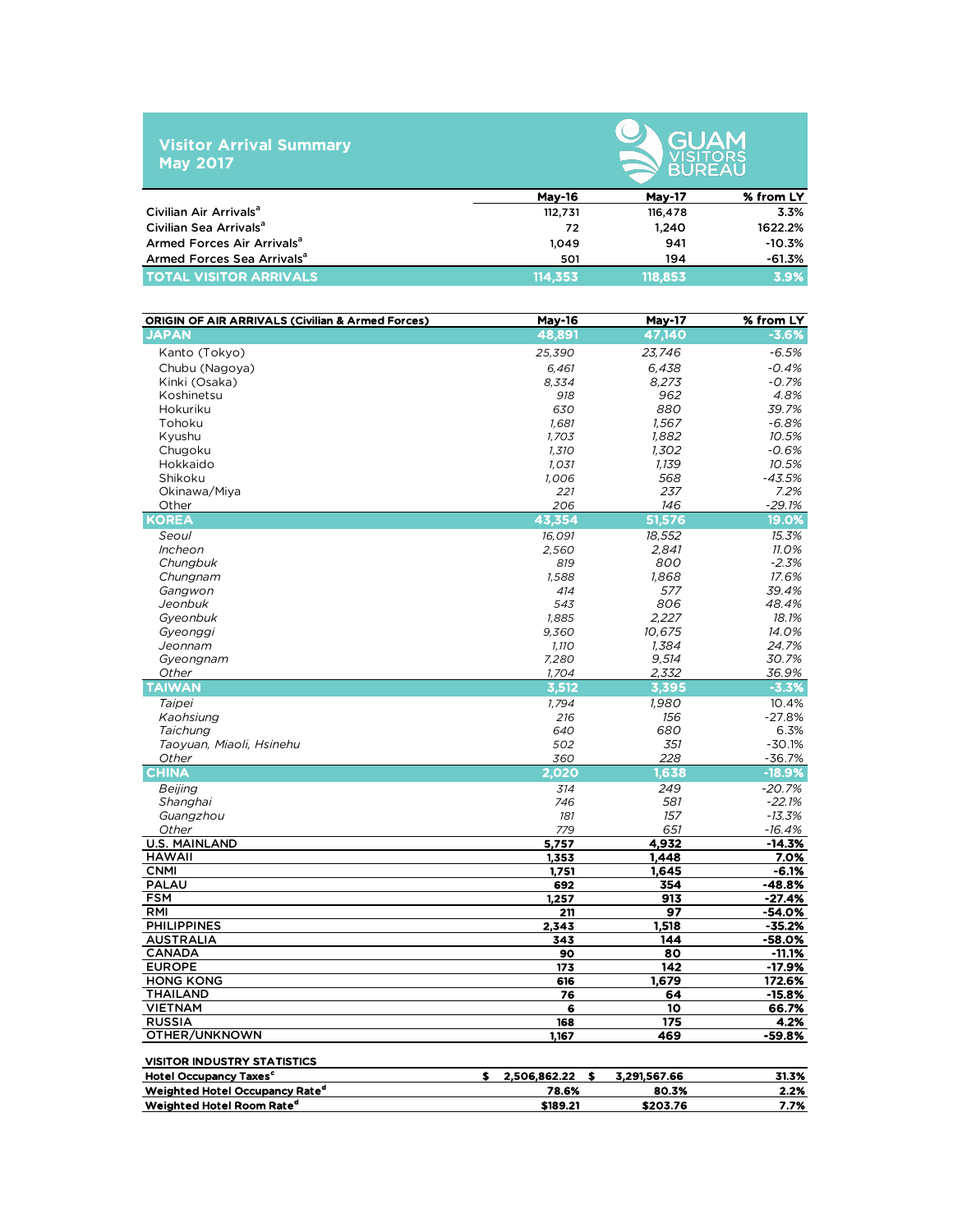## **Guam Visitors Bureau May 2017 Visitor Arrival Summary Calendar Year-to-Date 2016/17 • Fiscal Year-to-Date 2016/17**



|                               | <b>CYTD 2015</b><br>(Jan - Mav '16) | CYTD 2016<br>(Jan - Mav '17) | $%$ from LY | <b>FYTD 2016</b><br>(Oct15 - May '16) | <b>FYTD 2017</b><br>(Oct15 - May '17) | % from LY |
|-------------------------------|-------------------------------------|------------------------------|-------------|---------------------------------------|---------------------------------------|-----------|
| Air Arrivals <sup>a</sup>     | 615.169                             | 640.976                      | 4.2%        | 979.398                               | 1.030.388                             | 5.2%      |
| Sea Arrivals <sup>a</sup>     | 9.556                               | 10.762                       | 12.6%       | 11.790                                | 12.266                                | 4.0%      |
| <b>TOTAL VISITOR ARRIVALS</b> | 624.725                             | 651,738,                     | $.3\%$      | 991,188                               | 1.042.654                             | $5.2\%$   |

| <b>ORIGIN OF AIR ARRIVALS (Civilian &amp; Armed Forces)</b> | <b>CYTD 2015</b><br>(Jan - May '16) | <b>CYTD 2016</b><br>(Jan - May '17) | % from LY       | <b>FYTD 2016</b><br>(Oct15 - May '16) | <b>FYTD 2017</b><br>(Oct15 - May '17) | % from LY       |
|-------------------------------------------------------------|-------------------------------------|-------------------------------------|-----------------|---------------------------------------|---------------------------------------|-----------------|
| <b>JAPAN</b>                                                | 311,954                             | 279,753                             | $-10.3%$        | 500,620                               | 461,342                               | $-7.8%$         |
| Kanto (Tokyo)                                               | 149,857                             | 139,181                             | $-7.1%$         | 241,242                               | 228,134                               | $-5.4%$         |
| Chubu (Nagoya)                                              | 40,934                              | 37,726                              | $-7.8%$         | 65,731                                | 58,654                                | $-10.8%$        |
| Kinki (Osaka)                                               | 64,801                              | 50,597                              | $-21.9%$        | 104,144                               | 88,534                                | $-15.0%$        |
| Koshinetsu                                                  | 7.037                               | 6.744                               | $-4.2%$         | 11.656                                | 11.645                                | $-0.1%$         |
| Hokuriku                                                    | 4,776                               | 4,413                               | $-7.6%$         | 7,260                                 | 6,763                                 | $-6.8%$         |
| Tohoku                                                      | 10,808                              | 9,638                               | $-10.8%$        | 17,356                                | 16,191                                | $-6.7%$         |
| Kyushu                                                      | 12,467                              | 11,234                              | $-9.9%$         | 19,616                                | 18,753                                | $-4.4%$         |
| Chugoku                                                     | 7,676                               | 6,885                               | $-10.3%$        | 12,930                                | 11,969                                | $-7.4%$         |
| Hokkaido                                                    | 6,547                               | 7,302                               | 11.5%           | 9,631                                 | 10,955                                | 13.7%           |
| Shikoku                                                     | 4,126                               | 3,084                               | $-25.3%$        | 6,646                                 | 5,359                                 | $-19.4%$        |
| Okinawa/Miya                                                | 1.844                               | 1.992                               | 8.0%            | 2.683                                 | 2,894                                 | 7.9%            |
| Other                                                       | 1.081                               | 957                                 | $-11.5%$        | 1.725                                 | 1.491                                 | $-13.6%$        |
| <b>KOREA</b>                                                | 206.900                             | 264,011                             | 27.6%           | 333,375                               | 416.013                               | 24.8%           |
| Seoul                                                       | 79,958                              | 90,927                              | 13.7%           | 131,096                               | 142,994                               | 9.1%            |
| Incheon                                                     | 12,926                              | 15,092                              | 16.8%           | 20,778                                | 24,058                                | 15.8%           |
| Chungbuk                                                    | 3,921                               | 5,066                               | 29.2%           | 6,192                                 | 7,664                                 | 23.8%           |
| Chungnam                                                    | 8.395                               | 10,557                              | 25.8%           | 13.350                                | 16.612                                | 24.4%           |
| Gangwon                                                     | 2,652                               | 3,778                               | 42.5%           | 4,241                                 | 5,724                                 | 35.0%           |
| Jeonbuk                                                     | 3.095                               | 4,823                               | 55.8%           | 4.850                                 | 7,333                                 | 51.2%           |
| Gyeonbuk                                                    | 8,373                               | 12,848                              | 53.4%           | 13,593                                | 20,522                                | 51.0%           |
| Gyeonggi                                                    | 45,535                              | 54,210                              | 19.1%           | 73.108                                | 86,430                                | 18.2%           |
| Jeonnam                                                     | 5,161                               | 7,388                               | 43.2%           | 7,935                                 | 11,396                                | 43.6%           |
| Gyeongnam                                                   | 27,907                              | 46,666                              | 67.2%           | 44,493                                | 73,959                                | 66.2%           |
| Other                                                       | 8,977                               | 12,656                              | 41.0%           | 13,739                                | 19,321                                | 40.6%           |
| <b>TAIWAN</b>                                               | 17,823                              | 16,914                              | $-5.1%$         | 26,849                                | 26.635                                | $-0.8%$         |
| Taipei                                                      | 9,487                               | 9,231                               | $-2.7%$         | 14,551                                | 14,599                                | 0.3%            |
| Kaohsiung                                                   | 1,217                               | 1,132                               | $-7.0%$         | 1,817                                 | 1,998                                 | 10.0%           |
| Taichung                                                    | 3,613                               | 3,176                               | $-12.1%$        | 5,192                                 | 4,710                                 | $-9.3%$         |
| Taoyuan, Miaoli, Hsinehu                                    | 2,282                               | 2,144                               | $-6.0%$         | 3,493                                 | 3,445                                 | $-1.4%$         |
| Other                                                       | 1,224                               | 1,231                               | 0.6%            | 1,796                                 | 1,883                                 | 4.8%            |
| <b>CHINA</b>                                                | 13,751                              | 11.185                              | $-18.7%$        | 18,396                                | 16,572                                | $-9.9%$         |
| <b>Beijing</b>                                              | 2,585                               | 2,170                               | $-16.1%$        | 3,511                                 | 3,108                                 | $-11.5%$        |
| Shanghai                                                    | 4,081                               | 3,472                               | $-14.9%$        | 5,375                                 | 5,194                                 | $-3.4%$         |
| Guangzhou                                                   | 1,099                               | 1,007                               | $-8.4%$         | 1,491                                 | 1,559                                 | 4.6%            |
| Other                                                       | 5,986                               | 4,536                               | $-24.2%$        | 8.019                                 | 6,711                                 | $-16.3%$        |
| <b>U.S. MAINLAND</b>                                        | 26,293                              | 26,090                              | $-0.8%$         | 40,012                                | 40,296                                | 0.7%            |
| <b>HAWAII</b>                                               | 6,407                               | 6,476                               | 1.1%            | 9,615                                 | 10,176                                | 5.8%            |
| <b>CNMI</b>                                                 | 6,957                               | 7,090                               | 1.9%            | 11,030                                | 11,352                                | 2.9%            |
| PALAU                                                       | 1,951                               | 1,321                               | $-32.3%$        | 3,325                                 | 2,459                                 | -26.0%          |
| <b>FSM</b>                                                  | 4,548                               | 4,054                               | $-10.9%$        | 7,282                                 | 6,881                                 | $-5.5%$         |
| RMI                                                         | 551                                 | 438                                 | $-20.5%$        | 783                                   | 743                                   | $-5.1%$         |
| <b>PHILIPPINES</b>                                          | 7,972                               | 7,489                               | -6.1%           | 12,046                                | 14,511                                | 20.5%           |
| <b>AUSTRALIA</b>                                            | 1,212                               | 1,212                               | 0.0%            | 1,699                                 | 1,638                                 | $-3.6%$         |
| <b>CANADA</b><br><b>EUROPE</b>                              | 445                                 | 488<br>937                          | 9.7%            | 671                                   | 744                                   | 10.9%           |
|                                                             | 858                                 |                                     | 9.2%            | 1,432                                 | 1,510                                 | 5.4%            |
| <b>HONG KONG</b>                                            | 3,369                               | 9,477<br>226                        | 181.3%<br>-9.6% | 5,888<br>365                          | 12,976                                | 120.4%<br>-9.9% |
| THAILAND<br><b>VIETNAM</b>                                  | 250<br>89                           | 58                                  |                 | 132                                   | 329<br>88                             | -33.3%          |
| <b>RUSSIA</b>                                               | 1,076                               | 1,430                               | -34.8%<br>32.9% | 1,923                                 | 2,377                                 | 23.6%           |
| OTHER/UNKNOWN                                               | 2,763                               | 2,327                               | $-15.8%$        | 3,955                                 | 3,746                                 | $-5.3%$         |
|                                                             |                                     |                                     |                 |                                       |                                       |                 |
| <b>VISITOR INDUSTRY STATISTICS</b>                          |                                     |                                     |                 |                                       |                                       |                 |
| <b>Hotel Occupancy Taxes<sup>c</sup></b>                    | \$17.489.669.64                     | 20,004,711.51<br>s.                 | 14.4%           | \$26,525,469.27                       | 30,105,318.99<br>s.                   | 13.5%           |
| Weighted Hotel Occupancy Rate <sup>d</sup>                  | 79.6%                               | 86.2%                               | 8.3%            | 77.1%                                 | 86.0%                                 | 11.5%           |

Note: CYTD is Calendar Year-to-Date and FYTD is Fiscal Year-to-Date. 2016/17 visitor arrivals may exclude Armed Forces sea arrival statistics and may not be comparable to figures last year. Visitor statistics will be updated once the data is made available. Armed Forces sea arrivals exclude HP (home ported) or MSC (military sea command) personnel. Source: <sup>a</sup>Civilian air & sea arrivals. Customs Declaration Forms, Customs & Quarantine Agency. Processed by the Guam Visitors Bureau. Sources: bJapan Guam Travel Association, <sup>c</sup>Hotel Occupancy Tax collections are unaudited. Department of Administration, STR Global (Hotel Occupancy and ADR Report).

 $\text{Weighted Hotel Room Rate}^d$   $\text{Rate}^d$   $\text{4.2\%}$